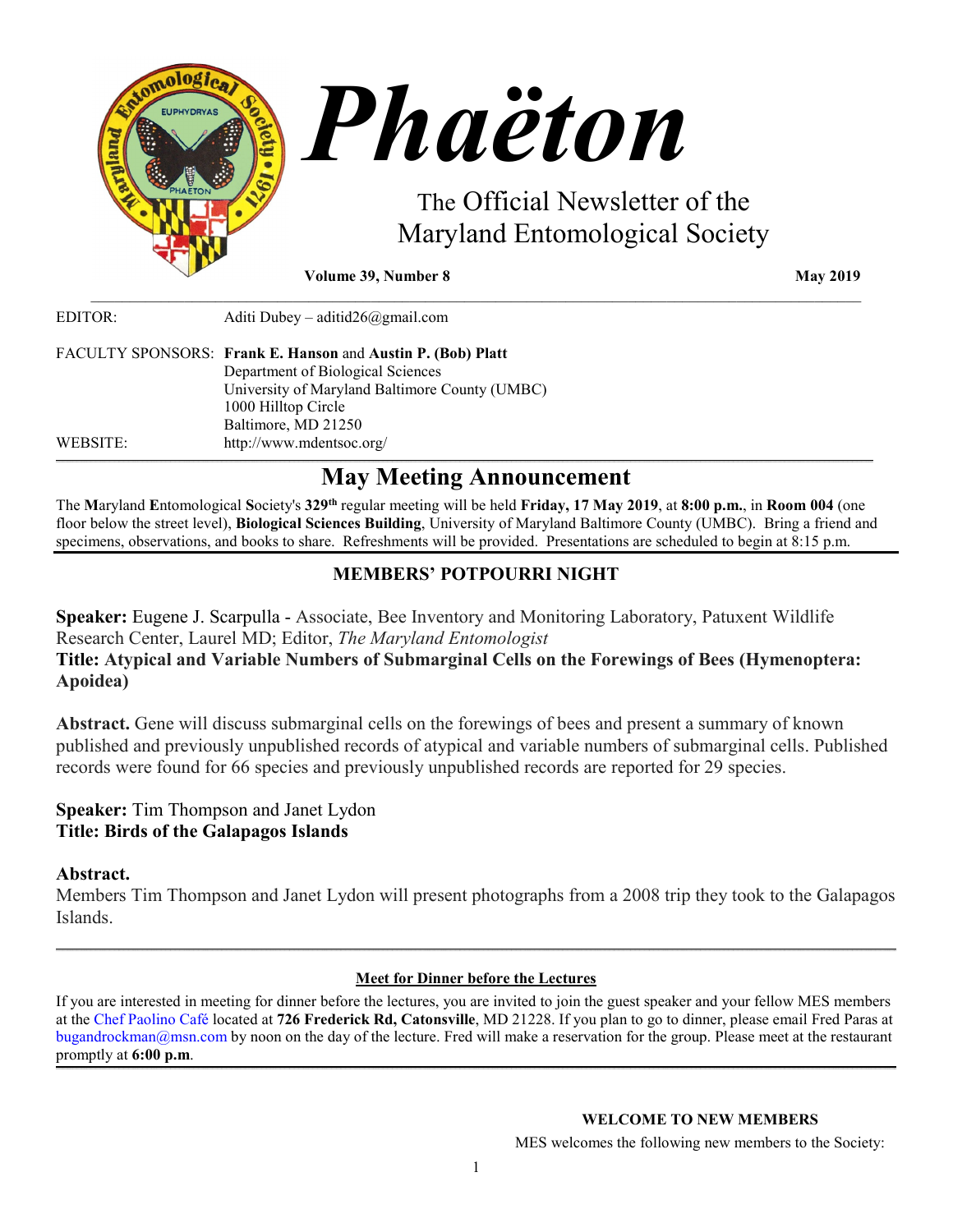James Butler – Halethorpe, Maryland Rosanne Radavich – Aberdeen, Maryland Justin B. Runyon – Bozeman, Montana

#### **\_\_\_\_\_\_\_\_\_\_\_\_\_\_\_\_\_\_\_\_\_\_\_\_\_\_\_\_\_\_\_\_\_\_\_\_\_\_\_\_\_\_\_\_\_\_\_\_\_\_\_\_\_\_\_\_\_\_\_\_\_\_\_\_\_\_\_\_\_\_\_\_\_\_\_\_\_\_\_\_\_\_\_\_\_\_\_\_\_\_\_\_\_\_\_\_\_\_\_\_\_\_\_\_\_\_\_\_\_\_\_\_\_\_\_\_\_\_\_\_\_\_\_\_\_\_\_\_\_\_\_\_\_\_\_\_\_\_\_\_\_\_\_\_\_\_\_\_\_\_\_\_\_\_\_\_\_\_\_\_\_\_\_\_\_\_\_\_ THANKING MEMBER DONORS**

MES thanks the following members for their generous donations to the society: Robert L. Davidson

**\_\_\_\_\_\_\_\_\_\_\_\_\_\_\_\_\_\_\_\_\_\_\_\_\_\_\_\_\_\_\_\_\_\_\_\_\_\_\_\_\_\_\_\_\_\_\_\_\_\_\_\_\_\_\_\_\_\_\_\_\_\_\_\_\_\_\_\_\_\_\_\_\_\_\_\_\_\_\_\_\_\_\_\_\_\_\_\_\_\_\_\_\_\_\_\_\_\_\_\_\_\_\_\_\_\_\_\_\_\_\_\_\_\_\_\_\_\_\_\_\_\_\_\_\_\_\_\_\_\_\_\_\_\_\_\_\_\_\_\_\_\_\_\_\_\_\_\_\_\_\_\_\_\_\_\_\_\_\_\_\_\_\_\_\_\_\_\_**

#### **HOWARD COUNTY NATURE CONSERVANCY UPCOMING EVENTS**

#### **Thu, 27 June 2019; 6:00-9:00 p.m. Fiddler and Fireflies**

#### **One of our most popular family programs returns! Begin**

your summer with an old-fashioned family picnic. Bring your supper and spread your blanket and lawn chairs. As the fireflies begin to flicker under the trees and in the tall grasses around the property at Mt. Pleasant, listen to musician and storyteller Bill Wellington from Stanton Virginia, who electrifies audiences with his storytelling, "roses are red poems," and family music programs.

The event will be held at Mt Pleasant, 10520 Old Frederick Road Woodstock, MD 21163

For more information, visit <https://www.hcconservancy.org/event/fiddlers-and-fireflies/>



#### **Central Maryland Beekeepers Association**

**[\\_\\_\\_\\_\\_\\_\\_\\_\\_\\_\\_\\_\\_\\_\\_\\_\\_\\_\\_\\_\\_\\_\\_\\_\\_\\_\\_\\_\\_\\_\\_\\_\\_\\_\\_\\_\\_\\_\\_\\_\\_\\_\\_\\_\\_\\_\\_\\_\\_\\_\\_\\_\\_\\_\\_\\_\\_\\_\\_\\_\\_\\_\\_\\_\\_\\_\\_\\_\\_\\_\\_\\_\\_\\_\\_\\_\\_\\_\\_\\_\\_\\_\\_\\_\\_\\_\\_\\_\\_\\_\\_\\_\\_\\_\\_\\_\\_\\_\\_\\_\\_\\_\\_\\_\\_\\_\\_\\_\\_\\_\\_\\_\\_\\_\\_\\_\\_\\_\\_\\_\\_\\_\\_\\_\\_\\_\\_\\_\\_\\_\\_\\_\\_\\_\\_\\_\\_\\_\\_\\_\\_\\_\\_\\_\\_\\_\\_\\_\\_\\_\\_\\_\\_\\_\\_\\_\\_\\_\\_\\_\\_\\_\\_\\_\\_\\_\\_\\_](http://www.centralmarylandbees.org/)**

Supporting and promoting beekeepers and the viability of honeybees in central Maryland

#### **MEMBERS MEETINGS**

**Tue, 4 June 2019; 7:00 p.m. Speaker TBA**

Members meetings are held at the Oregon Ridge Nature Center, 13555 Beaver Dam Road, Cockeysville, Maryland. Additional information can be found at:

[http://www.centralmarylandbees.org/meetings-3/membership](http://www.centralmarylandbees.org/meetings-3/membership-meeting-schedule/)[meeting-schedule/](http://www.centralmarylandbees.org/meetings-3/membership-meeting-schedule/)

#### **NATURAL HISTORY SOCIETY OF MARYLAND UPCOMING EVENTS**

### **Tue, 21 May 2019; 7:00 – 9:00 p.m.**

Forensic Entomology: Insects as Silent Witnesses

#### **Sun, 26 May 2019; 1:00 – 3:00 p.m.** Nature Connections: Streams

#### **Thurs, 30 May 2019; 7:00 – 9:00 p.m.** Monthly Lep Club Meeting

**Thurs, 27 June 2019; 7:00 – 9:00 p.m.** Monthly Lep Club Meeting

**Sat, 13 July 2019; 2:00 – 5:00 p.m.** Explore Maryland's Coastal Bays – A Restoration Tour

#### **Wed, 17 July 2019; 7:00 – 9:00 p.m.** Bees of Maryland

**1 August – 29 August 2019 (8 sessions)** Entomology 101

**Sat, 24 August 2019; 9:00 am – 2:00 p.m.** Insect Study Merit Badge Class

To register for events and for more information, go to <https://marylandnature.org/>

#### **HOWARD COUNTY BIRD CLUB DICK SMITH MEMORIAL BUTTERFLY WALK**

### **Sun, 1 September 10.30 a.m.**

Meet at Elkhorn Garden Plots.

Enjoy searching for late-summer butterflies with instruction on their identification. Easy walking on mowed paths around the community garden plots and Elkhorn meadow. We will continue on paved paths and mowed areas near the right-ofway alongside open, flowering, wet meadows and brushy hillsides. Bring close-focus binoculars to view nectaring behavior. Cancelled if raining or overcast. No facilities. Leader: Linda Hunt.

Find more information at <https://www.howardbirds.org/howard/hcevents.php#fieldtrips> **\_\_\_\_\_\_\_\_\_\_\_\_\_\_\_\_\_\_\_\_\_\_\_\_\_\_\_\_\_\_\_\_\_\_\_\_\_\_\_\_\_\_\_\_\_\_\_\_\_\_\_\_\_\_\_\_\_\_\_\_\_\_\_\_\_\_\_\_\_\_\_\_\_\_\_\_\_\_\_\_\_\_\_\_\_\_\_\_\_\_\_\_\_\_\_\_\_\_\_\_\_\_\_\_\_\_\_\_\_\_\_\_\_\_\_\_\_\_\_\_\_\_\_\_\_\_\_\_\_\_\_\_\_\_\_\_\_\_\_\_\_\_\_\_\_\_\_\_\_\_\_\_\_\_\_\_\_\_\_\_\_\_\_\_\_\_\_\_**

### **EAGLE HILLS INSTITUTE NATURAL HISTORY SEMINARS**

#### **Steuben, Maine**

During the summer, the Eagle Hills Institute offers intensive week-long field-based seminars and workshops on the coast of Maine taught by experts in their respective fields. This summer, several of these courses will be related to arthropods.

### **June 23-29**

Insect and Spider Biology "Through the Lens" Instructor: Kefyn Catley

#### **July 14-20**

Trichoptera od the Northeast…Optional SFS EPT certification exam Instructor: John Morse and Paul Frandsen

### **July 21-27**

Dragonflies and Damselflies: Field Techniques, Identification, and Natural History